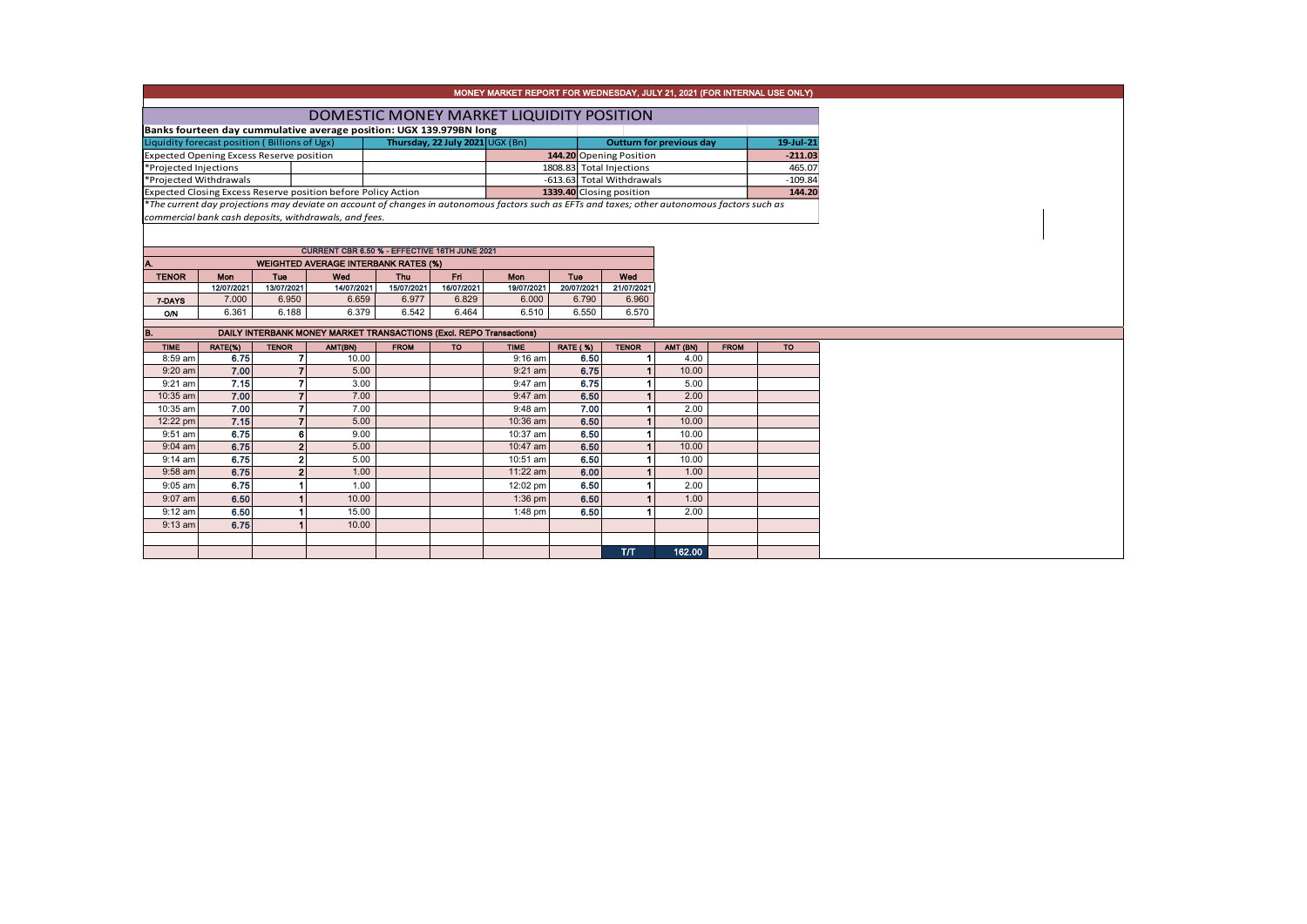| C.               |                                        |             |                                                                                                                                                                          |                 |                                                                                            | <b>CBR AND THE 7- DAY WAR INTERBANK RATES</b>                     |                    |                |              |                     |            |            |  |  |  |
|------------------|----------------------------------------|-------------|--------------------------------------------------------------------------------------------------------------------------------------------------------------------------|-----------------|--------------------------------------------------------------------------------------------|-------------------------------------------------------------------|--------------------|----------------|--------------|---------------------|------------|------------|--|--|--|
| 9.500            |                                        |             |                                                                                                                                                                          |                 |                                                                                            |                                                                   |                    |                |              |                     |            |            |  |  |  |
| 9.000            |                                        |             |                                                                                                                                                                          |                 |                                                                                            |                                                                   |                    |                |              |                     |            |            |  |  |  |
| 8.500            |                                        |             |                                                                                                                                                                          |                 |                                                                                            |                                                                   |                    |                |              |                     |            |            |  |  |  |
| 8.000            |                                        |             |                                                                                                                                                                          |                 |                                                                                            |                                                                   |                    |                |              |                     |            |            |  |  |  |
| 7.500<br>7.000   |                                        |             |                                                                                                                                                                          |                 |                                                                                            |                                                                   |                    |                |              |                     |            |            |  |  |  |
| 6.500            |                                        |             |                                                                                                                                                                          |                 |                                                                                            |                                                                   |                    |                |              |                     |            |            |  |  |  |
| 6.000            |                                        |             |                                                                                                                                                                          |                 |                                                                                            |                                                                   |                    |                |              |                     |            |            |  |  |  |
| 5.500            |                                        |             |                                                                                                                                                                          |                 |                                                                                            |                                                                   |                    |                |              |                     |            |            |  |  |  |
| 5.000            |                                        |             |                                                                                                                                                                          |                 |                                                                                            |                                                                   |                    |                |              |                     |            |            |  |  |  |
| 4.500            |                                        |             |                                                                                                                                                                          |                 |                                                                                            |                                                                   |                    |                |              |                     |            |            |  |  |  |
| 4.000            |                                        |             |                                                                                                                                                                          |                 |                                                                                            |                                                                   |                    |                |              |                     |            |            |  |  |  |
|                  | 08/07/2021                             | 09/07/2021  |                                                                                                                                                                          | 12/07/2021      | 13/07/2021                                                                                 |                                                                   | 14/07/2021         | 15/07/2021     |              | 16/07/2021          | 19/07/2021 | 21/07/2021 |  |  |  |
|                  |                                        |             |                                                                                                                                                                          |                 |                                                                                            |                                                                   |                    |                |              |                     |            |            |  |  |  |
|                  |                                        |             |                                                                                                                                                                          |                 |                                                                                            | • Overnight WAR -7-day WAR - CBR rate - Upper bound - Lower bound |                    |                |              |                     |            |            |  |  |  |
|                  |                                        |             |                                                                                                                                                                          |                 |                                                                                            |                                                                   |                    |                |              |                     |            |            |  |  |  |
| D.               |                                        |             | MONETARY POLICY OPERATIONS MATURITIES PROFILE: (22-JULY 2021 - 19-AUG 2021)                                                                                              |                 |                                                                                            |                                                                   |                    |                |              |                     |            |            |  |  |  |
| <b>DATE</b>      | <b>THUR</b>                            | <b>THUR</b> | <b>THUR</b>                                                                                                                                                              | <b>THUR</b>     | <b>THUR</b>                                                                                | <b>TOTAL</b>                                                      |                    |                |              |                     |            |            |  |  |  |
|                  | 22-Jul-21                              | 29-Jul-21   | 05-Aug-21                                                                                                                                                                | 12-Aug-21       | 19-Aug-21                                                                                  |                                                                   |                    |                |              |                     |            |            |  |  |  |
| <b>REPO</b>      | 1,557.39                               | $\sim$      | $\sim$                                                                                                                                                                   | $\sim$          | $\sim$                                                                                     | 1,557.39                                                          |                    |                |              |                     |            |            |  |  |  |
| <b>REV REPO</b>  | 314.06                                 | $\sim$      | $\sim$                                                                                                                                                                   | $\sim$          | $\sim$                                                                                     | 314.06                                                            |                    |                |              |                     |            |            |  |  |  |
| <b>DEPO AUCT</b> | 85.32                                  | 151.30      | 29.22                                                                                                                                                                    | 93.40           | 59.13                                                                                      | 418.37                                                            |                    |                |              |                     |            |            |  |  |  |
| <b>TOTALS</b>    | 1.328.65                               | 151.30      | 29.22                                                                                                                                                                    | 93.40           | 59.13                                                                                      | 1,661.70                                                          |                    |                |              |                     |            |            |  |  |  |
|                  |                                        |             | Total O/S Deposit Auction balances held by BOU up to 07 October Q912021: UGX 681 BN<br>Total O/S Repo, Reverse Repo & Deposit Auction balances held by BOU: UGX 1,924 BN |                 |                                                                                            |                                                                   |                    |                |              |                     |            |            |  |  |  |
|                  | (EI) STOCK OF TREASURY SECURITIES      |             |                                                                                                                                                                          |                 | Eii)                                                                                       |                                                                   |                    |                |              |                     |            |            |  |  |  |
|                  | LAST TBIILS ISSUE DATE: 08-JULY-2021   |             |                                                                                                                                                                          |                 | <b>MONETARY POLICY MARKET OPERATIONS</b><br>(VERTICAL REPOS, REV-REPOS & DEPOSIT AUCTIONS) |                                                                   |                    |                |              |                     |            |            |  |  |  |
|                  | On-the-run O/S T-BILL STOCKs (Bns-UGX) |             | 6,178.47                                                                                                                                                                 | 22/07/2021      | OMO                                                                                        | <b>ISSUE DATE</b>                                                 | <b>AMOUNT</b>      | <b>WAR</b>     | <b>RANGE</b> | <b>TENOR</b>        |            |            |  |  |  |
|                  | On-the-run O/S T-BONDSTOCKs(Bns-UGX)   |             | 20,097.75                                                                                                                                                                | 22/07/2021 REPO |                                                                                            | 21-Jun                                                            | 214.00             | 6.500          |              | 3                   |            |            |  |  |  |
|                  | TOTAL TBILL & TBOND STOCK- UGX         |             | 26.276.21                                                                                                                                                                |                 | <b>REPO</b>                                                                                | 22-Jun                                                            | 347.50             | 6.500          |              | $\overline{2}$      |            |            |  |  |  |
| O/S=Outstanding  |                                        |             |                                                                                                                                                                          |                 | <b>REPO</b>                                                                                | 23-Jun                                                            | 325.00             | 6.500          |              | $\overline{1}$      |            |            |  |  |  |
| <b>MATURITY</b>  | TOTAL STOCK YTM (%)                    |             | <b>CHANGE IN</b>                                                                                                                                                         |                 | DAUT                                                                                       | 24-Jun                                                            | 48.94              | 6.846          |              | 28                  |            |            |  |  |  |
|                  | (BN UGX)                               | AT CUT OFF* | VTM(1')                                                                                                                                                                  |                 | <b>DAUT</b>                                                                                | 24-Jun                                                            | 58.51              | 6.972          |              | 56                  |            |            |  |  |  |
| 91               | 82.66                                  | 7.402       | 0.403                                                                                                                                                                    |                 | <b>REPO</b>                                                                                | 24-Jun                                                            | 1,022.00           | 6.500          |              | $\overline{7}$      |            |            |  |  |  |
| 182              | 433.17                                 | 9.000       | 0.000                                                                                                                                                                    |                 | <b>REPO</b>                                                                                | 30-Jun                                                            | 395.00             | 6.500          |              | $\overline{1}$      |            |            |  |  |  |
| 364              | 5,662.64                               | 10.245      | $-0.005$                                                                                                                                                                 |                 | DAUT                                                                                       | 01-Jul                                                            | 66.93              | 6.946          |              | 28                  |            |            |  |  |  |
| 2YR              | $\sim$                                 | 11.500      | $-1.500$                                                                                                                                                                 |                 | <b>DAUT</b>                                                                                | $01-Jul$                                                          | 91.42              | 6.970          |              | 56                  |            |            |  |  |  |
| 3YR              | $\sim$                                 | 12.800      | $-1.197$                                                                                                                                                                 |                 | DAUT                                                                                       | $01-Jul$                                                          | 39.45              | 7.200          |              | 84                  |            |            |  |  |  |
| 5YR              | 1,589.27                               | 13.409      | $-1.691$                                                                                                                                                                 |                 | <b>REPO</b>                                                                                | $01-Jul$                                                          | 1,488.00           | 6.500          |              | $\overline{7}$      |            |            |  |  |  |
| <b>10YR</b>      | 9,503.84                               | 13.739      | $-2.231$                                                                                                                                                                 |                 | <b>REPO</b>                                                                                | 02-Jul                                                            | 225.00             | 6.500          |              | 6                   |            |            |  |  |  |
| 15YR             | 7,717.58                               | 14.400      | $-1.700$                                                                                                                                                                 |                 | <b>REPO</b>                                                                                | 30-Jun                                                            | 395.00             | 6.500          |              | $\overline{1}$      |            |            |  |  |  |
| <b>20YR</b>      | 1,287.05                               | 15,950      | $-1.040$                                                                                                                                                                 |                 | <b>REPO</b>                                                                                | 07-Jul                                                            | 354.00             | 6.500          |              |                     |            |            |  |  |  |
|                  |                                        |             | Cut OFF is the lowest price/ highest yield that satisfies the auction awarded amount.                                                                                    |                 | <b>REPO</b>                                                                                | 08-Jul                                                            | 1,546.50           | 6.500          |              | $\overline{7}$      |            |            |  |  |  |
|                  |                                        |             |                                                                                                                                                                          |                 | DAUT                                                                                       | $15 -$ Jul                                                        | 35.11              | 6.946          |              | 28                  |            |            |  |  |  |
|                  |                                        |             |                                                                                                                                                                          |                 | <b>DAUT</b>                                                                                | $15 -$ Jul                                                        | 49.47              | 6.950          |              | 56                  |            |            |  |  |  |
|                  |                                        |             |                                                                                                                                                                          |                 | DAUT                                                                                       | 15-Jul                                                            | 35.51              | 7.200          |              | 84                  |            |            |  |  |  |
|                  |                                        |             |                                                                                                                                                                          |                 | <b>REPO</b><br><b>REPO</b>                                                                 | $15 -$ Jul<br>16-Jul                                              | 1,253.50<br>302.00 | 6.500<br>6.500 |              | $\overline{7}$<br>6 |            |            |  |  |  |
|                  |                                        |             |                                                                                                                                                                          |                 | <b>REVREPO</b>                                                                             | $21 -$ Jul                                                        | 314.00             | 6.500          |              |                     |            |            |  |  |  |
|                  |                                        |             |                                                                                                                                                                          |                 |                                                                                            | WAR-Weighted Average Rate                                         |                    |                |              |                     |            |            |  |  |  |
|                  |                                        |             |                                                                                                                                                                          |                 |                                                                                            |                                                                   |                    |                |              |                     |            |            |  |  |  |